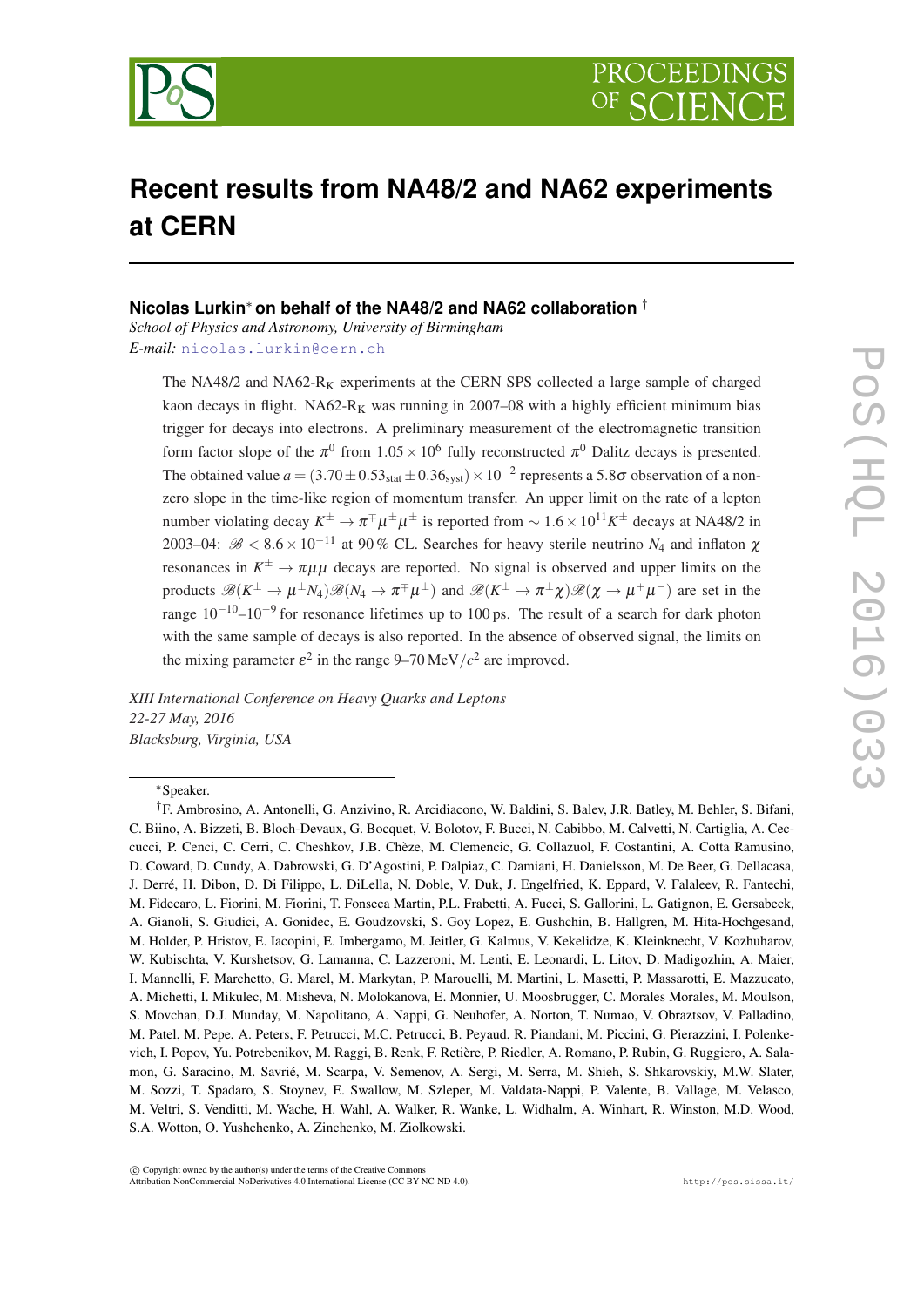### <span id="page-1-0"></span>1. The NA48/2 and NA62- $R_K$  setup

The NA48/2 experiment operating in 2003–04, and its successor NA62- $R_K$  phase in 2007–08, collected charged kaon decays in flight at the CERN SPS. The aim of NA48/2 was the measurement of direct CP violation [[1\]](#page-9-0) with the world's largest sample of charged kaons decays, while  $NA62-R_K$ aimed at measuring the lepton universality in the kaon decay [[2](#page-9-0)] with a minimum bias data sample. In both cases the amount of statistics recorded allowed us to study other processes. Lepton number violating decays and resonance searches in  $K^{\pm} \to \pi \mu \mu$  and dark photon searches with NA48/2 are reported, as well as the  $\pi^0$  electromagnetic transition form factor with NA62-R<sub>K</sub>.

The beam line described in detail in [\[1\]](#page-9-0) was designed to provide simultaneous  $K^+$  and  $K^$ beams. They were extracted from the 400 GeV/*c* SPS proton beam impinging on a 40 cm long beryllium target. The final beam momentum of  $(60 \pm 3)$  GeV/*c* (NA48/2) and  $(74.0 \pm 1.4)$  GeV/*c*  $(NA62-R<sub>K</sub>)$  was selected using a system of dipole magnets and a momentum-defining slit incorporated into a beam dump. This 3.2 m thick copper/iron block provided the possibility to block either of the  $K^+$  or  $K^-$  beams. The beams were focused and collimated before entering the 114 m long cylindrical vacuum tank containing the fiducial decay volume. The beam contained mainly pions but included approximately 6 % of kaons. The simultaneous *K* <sup>+</sup>/*K* <sup>−</sup> beams provided about  $6.2 \times 10^7$  particles per spill of 4.8 s for NA48/2, while NA62-R<sub>K</sub> was also using a single mode beam with an intensity ~10 times lower, alternating periods with  $K^+$ , periods with  $K^-$ , and periods with both.

The principal subdetectors in use were the same in both cases and a detailed description is given in [[3](#page-9-0)]. The momenta of the charge particles were measured by a spectrometer housed in a tank separated from the decay volume and filled with helium. It was composed of four drift chambers (DCH) and a dipole magnet between the second and third ones. The magnet provided a horizontal transverse momentum kick of 120 MeV/ $c$  in NA48/2 and 265 MeV/ $c$  in NA62-R<sub>K</sub>. A hodoscope (HOD) composed of two planes of plastic scintillator was placed after the spectrometer to provide precise timing of the charged particles and generate fast trigger signals for the low-level trigger. A 127 cm thick quasi-homogeneous electromagnetic calorimeter filled with liquid krypton (LKr) was located downstream and used both as a photon detector and for particle identification. The volume is divided into 13248 cells of  $\sim$  2 × 2 cm<sup>2</sup> cross section without longitudinal segmentation. The energy resolution is  $\sigma_E/E = (3.2/\sqrt{E} \oplus 9/E \oplus 0.42)$  % and the position resolution is  $\sigma_x = \sigma_y = (4.2/\sqrt{E} \oplus 0.6)$  mm where the particle energy *E* is given in GeV. A muon veto system (MUV) was installed behind the LKr and consisted of three planes of scintillator orthogonal to the beam axis, each one preceded by a 80 cm thick iron wall. They were made of 2.7 m long and 2 cm thick strips alternatively arranged horizontally and vertically. The width of the strips was 25 cm in the first two planes and 45 cm in the last one. The central strips were divided in two halves to accommodate the beam pipe in a  $22 \times 22$  cm<sup>2</sup> central hole. The detection efficiency was above 99 % for single muon events, with a time resolution of 350 ps.

The NA48/2 main trigger, used in the presented results, was optimised for three-track vertex topologies. Coincidence of hits in the two HOD planes was required in at least two of the 16 segments, or at least one segment accompanied by at least two clusters of energy deposition in the LKr. Fast algorithms were run to reconstruct tracks from the DCH hits and accept events with a three-track closest distance of approach below 5 cm. Alternatively, the track assumed to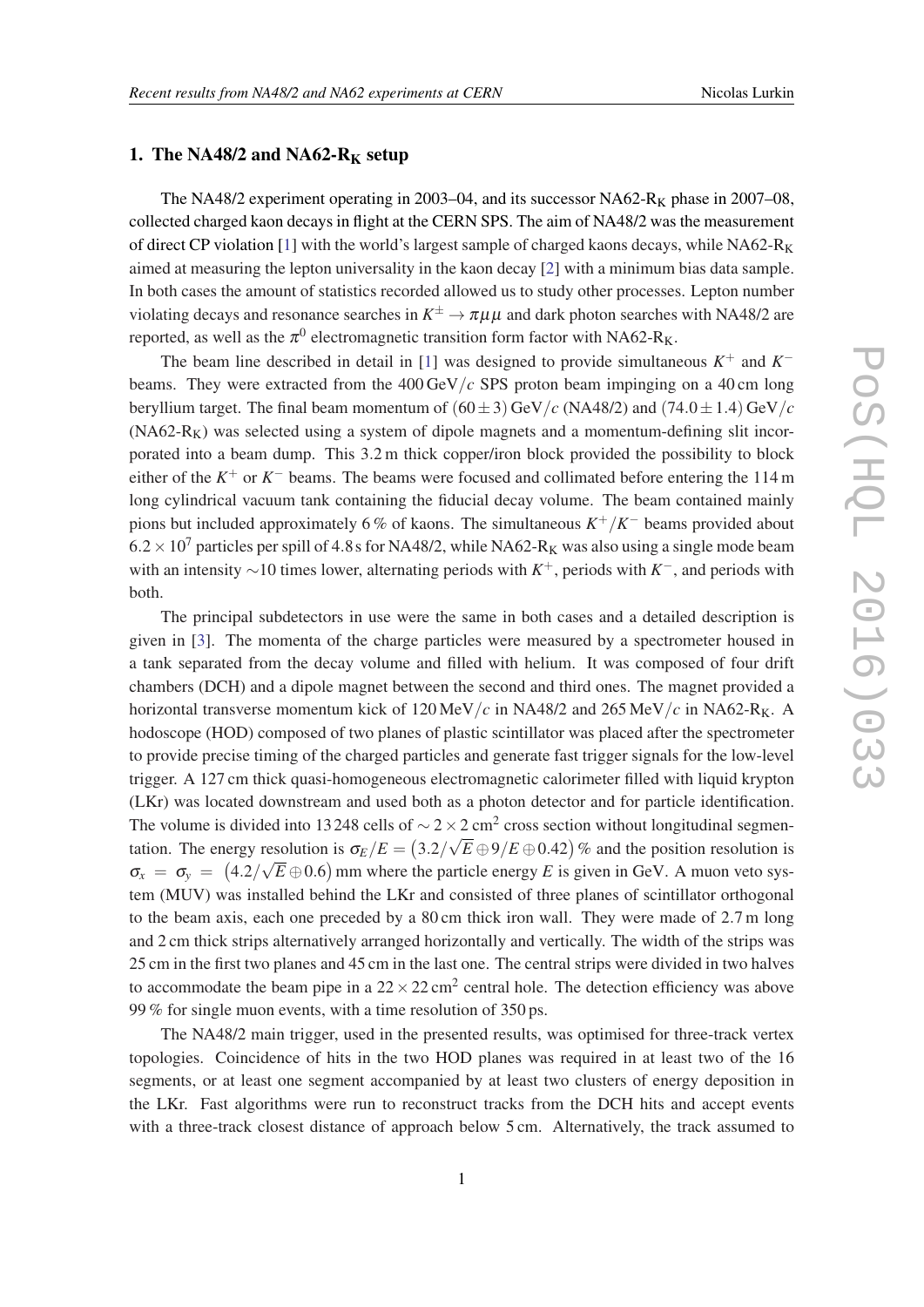<span id="page-2-0"></span>be a  $\pi^{\pm}$ , should have an energy  $E^* < 230 \,\text{MeV}$  in the  $60 \,\text{GeV}/c$   $K^{\pm}$  rest frame. This condition suppressed the  $K^{\pm} \to \pi^{\pm} \pi^0$   $(E^*=248\,\text{MeV})$  while keeping the  $K^{\pm} \to \pi^{\pm} \pi^0 \pi^0$ . For NA62-R<sub>K</sub> the trigger operating in minimum-bias mode was optimised for decays into electrons: at least one coincidence of hits in the HOD, bounds on the hits multiplicity in the DCH, at least 10 GeV of energy deposit in the LKr and at least one track with  $E/p > 0.6$  and  $p \in (5-90)$  GeV/*c* (with the energy *E* reconstructed in the LKr and the momentum *p* reconstructed in the DCH).

# 2.  $\,\pi^0$  electromagnetic transition form factor slope at the NA62-R<sub>K</sub> experiment

As the  $\pi^0$  is produced in four of the main  $K^{\pm}$  decays, with about  $2 \times 10^{10}$  collected kaon decays NA62-R<sub>K</sub> is an ideal experiment to study the neutral pion. The Dalitz decay  $\pi_D^0 \to \gamma e^+e^-$ [[4](#page-9-0)] has a branching fraction of  $\mathscr{B} = (1.174 \pm 0.035)$  $\mathscr{B} = (1.174 \pm 0.035)$  $\mathscr{B} = (1.174 \pm 0.035)$  % [5] and proceeds through the  $\pi^0 \gamma \gamma$  vertex with one off-shell photon. The commonly used kinematic variables defined in terms of the particle four-momenta are:

$$
x = \left(\frac{M_{ee}}{m_{\pi^0}}\right)^2 = \frac{(p_{e^+} + p_{e^-})^2}{m_{\pi^0}^2}, \qquad y = \frac{2\,p_{\pi^0} \cdot (p_{e^+} - p_{e^-})}{m_{\pi^0}^2 (1 - x)},
$$

where  $p_{\pi^0}, p_{e^+}, p_{e^-}$  are respectively the  $\pi^0$  and  $e^{\pm}$  four-momenta,  $m_{\pi^0}$  is the mass of the  $\pi^0$ , and  $M_{ee}$  is the  $e^+e^-$  invariant mass. The physical region is given by

$$
r^{2} = \left(\frac{2m_{e}}{m_{\pi^{0}}}\right)^{2} \leq x \leq 1, \quad |y| \leq \sqrt{1 - \frac{r^{2}}{x}}.
$$

The  $\pi_D^0$  differential decay width normalised to the  $\pi_{2\gamma}^0 \to \gamma\gamma$  decay width reads:

$$
\frac{1}{\Gamma(\pi_{2\gamma}^0)}\frac{\mathrm{d}^2\Gamma(\pi_D^0)}{\mathrm{d}x\mathrm{d}y} = \frac{\alpha}{4\pi}\frac{(1-x)^3}{x}\left(1+y^2+\frac{r^2}{x}\right)\left(1+\delta(x,y)\right)\left|\mathscr{F}(x)\right|^2,
$$

where  $\mathscr{F}(x)$  is the semi-off-shell electromagnetic transition form factor (TFF) of the  $\pi^0$  and  $\delta(x, y)$ encodes the radiative corrections.

The TFF is usually expanded as  $\mathcal{F}(x) = 1 + ax$  where *a* is the form factor slope parameter. This approximation is justified by the smallness of this parameter. It has been studied first in the vector meson dominance (VMD) model [\[6\]](#page-9-0) where it is dominated by the  $\rho$  and  $\omega$  mesons, resulting in a value  $a \approx m_{\pi}^2$  $\frac{2}{\pi^0}\left(m_\rho^{-2}+m_\omega^{-2}\right)/2\approx 0.03.$  Further studies extending the VMD model [[7](#page-9-0)], or using different frameworks  $[8, 9, 10, 11]$  $[8, 9, 10, 11]$  $[8, 9, 10, 11]$  $[8, 9, 10, 11]$  $[8, 9, 10, 11]$  $[8, 9, 10, 11]$  $[8, 9, 10, 11]$  are in agreement with the original value.

Another crucial aspect is the inclusion of the radiative corrections in the differential rate as they are of the same size as the TFF. The total radiative corrections have been first studied in [[12\]](#page-10-0), but the first study of the corrections on the differential rate is done in [\[13](#page-10-0)] in the soft-photon approximation. It has been later extended in [[14\]](#page-10-0). The most recent contribution [\[15](#page-10-0)], triggered by this work, includes new contributions and a code implemented at the MC event generator level for the generation of radiative photon from the internal bremsstrahlung contribution.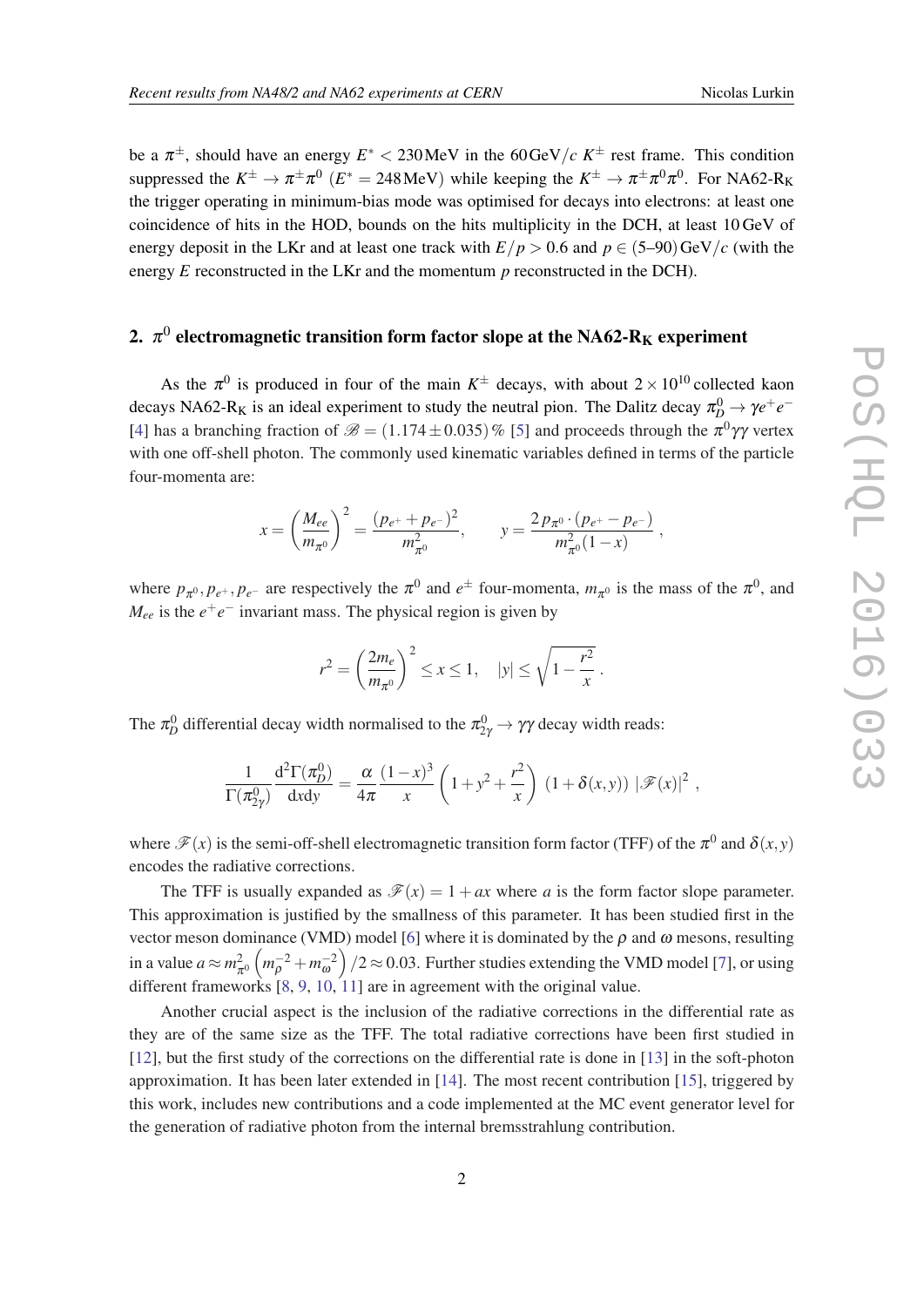#### <span id="page-3-0"></span>2.1 Event selection

The selection is tuned to select a pure Dalitz decay sample from the dominant  $K^{\pm} \to \pi^+ \pi^0_D$ decay chain  $(K_{2\pi D})$ , featuring two same-sign tracks, one opposite-sign track and a photon. Exactly one three-track vertex must be reconstructed within the fiducial decay region and no additional track is allowed. The impact point of the three tracks should be in the acceptance of the DCH chambers and separated by at least 2 cm in the first one. The momenta are required to be in the range (2–74) GeV/*c*. A single cluster of energy deposition with more than 2 GeV of energy, and separated by at least 20 cm from the same-sign tracks and 10 cm from the remaining track is allowed in the event. It is used to reconstruct a photon candidate assuming it originates from the vertex. The total reconstructed momentum of the three tracks and the photon candidate should be in the range  $(70-78)$  GeV/ $c$  and the squared total transverse momentum with respect to the nominal beam axis  $p_t^2 < 5 \times 10^{-4} \, (\text{GeV}/c)^2$ . The mass assignment to the tracks is done using the kinematic properties of this decay chain. The opposite-sign track is assigned an electron mass and two hypotheses are built for the possible mass assignments of the same-sign tracks. Only events with at most one of the hypotheses satisfying the following conditions on the reconstructed  $\pi^0$  and  $K^{\pm}$  masses and *x*, *y* kinematic variables are selected:  $M_{ee\gamma} \in (115-145) \,\text{MeV}/c^2$ ,  $M_{\pi^{\pm}\pi^0} \in (465-510) \,\text{MeV}/c^2$ , and  $x, |y| < 1$  $x, |y| < 1$ . The trigger conditions described in section 1 must be reproduced, but with tighter criteria to eliminate edge effects due to different resolution between online and offline analysis. The total LKr electromagnetic energy should be higher than 14 GeV and at least one of the tracks is required to have  $p > 5.5 \text{GeV}/c$  and  $E/p > 0.6$ . Due to the acceptance not being well reproduced in the simulation for events with low *x*, the signal region is defined as  $x > 0.01$ , equivalent to  $M_{ee} > 13.5 \,\text{MeV}/c^2$ .

The final selected sample amounts to  $1.1 \times 10^6$  events. The acceptances, evaluated from Monte-Carlo simulations, are 1.81 % for  $K_{2\pi D}$  and 0.02 % for  $K^{\pm} \to \pi_D^0 \mu^{\pm} \nu$  ( $K_{\mu 3D}$ ).

### 2.2 Preliminary result

A  $\chi^2$  fit of the *x* distribution of data and simulation is used to extract the TFF slope value. An equipopulous binning is used. The different hypotheses are tested by reweighing the MC events simulated with a known slope  $a_{\text{sim}} = 0.032$ . The main systematic uncertainties arise from the simulation of the beam spectrum and from the calibration of the spectrometer global momentum scale.

The preliminary result obtained is:

$$
a = (3.70 \pm 0.53_{stat} \pm 0.36_{syst}) \times 10^{-2}
$$
,

with  $\chi^2$ /ndf = 52.5/49, which has a *p*-value of 0.34. This measurement represents a significant measurement of a positive  $\pi^0$  electromagnetic TFF slope of more than  $5\sigma$  in the time-like region of momentum transfer. An illustration of the best fit result and the comparison with previous measurements from  $\pi^0$  Dalitz are shown in Fig. [1](#page-4-0).

## 3. Searches for lepton number violation and resonances in  $K^\pm \to \pi \mu \mu$  at the NA48/2 experiment

Lepton number violation has never been observed. However heavy Majorana neutrinos are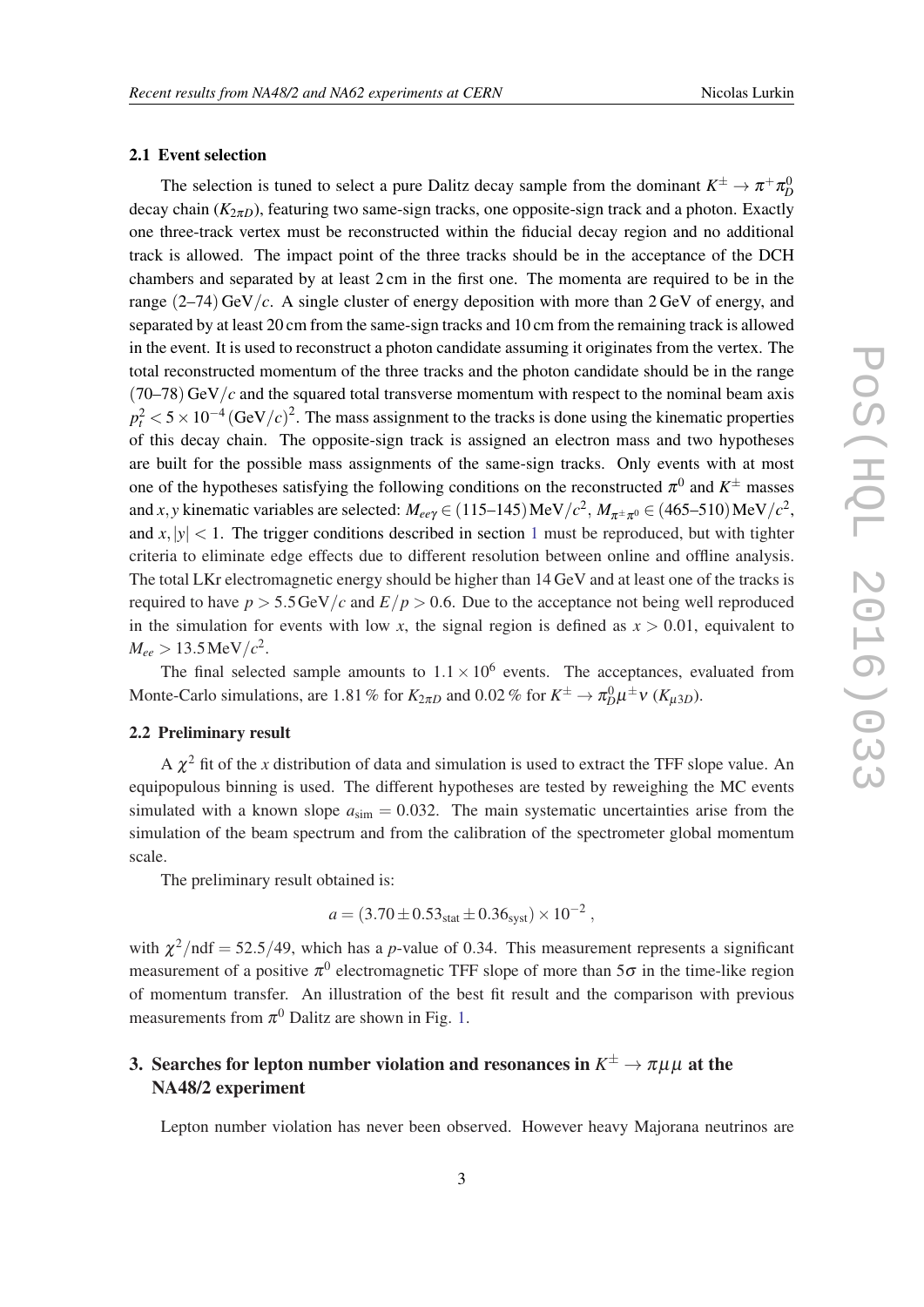<span id="page-4-0"></span>

Figure 1: (a) Illustration of the fit result showing the ratio data/MC, with the MC sample weighted to obtain  $a = 0$ . The events are divided into 20 equipopulous bins with the points at the barycentre of each bin. The solid line represents the TFF function with a slope value equal to the fit central value. Dashed lines indicate the  $1\sigma$  band. (b) Comparison of this result with previous experiments measuring the TFF slope from  $\pi_D^0$  decays.

possible mediators for such processes. The vMSM model [[16\]](#page-10-0) introduces three heavy sterile neutrinos  $N_i$ . The lightest one  $N_1$  has a mass of  $\mathscr{O}(\text{keV}/c^2)$  and is also a candidate for dark matter. The two others have masses ranging from 100 MeV/ $c^2$  to few GeV/ $c^2$ . The model can explain baryon asymmetry through CP-violating sterile neutrino oscillations and mixing with the active neutrinos, and the low neutrino masses through see-saw mechanism. Effective vertices with the  $W^{\pm}$ , Z and the SM leptons can be built, with a mixing matrix *U* describing the mixing between sterile and SM neutrinos. A simple extension of this model with a real scalar field (inflaton  $\gamma$ ) [\[17](#page-10-0)] can also explain the homogeneity and isotropy of the universe on large scales and the existence of structures on smaller scales.

The particular case of the lepton number violating (LNV) decay  $K^{\pm} \to \pi^{\mp} \mu^{\pm} \mu^{\pm}$  is investigated, with the data sample of NA48/2 containing  $\sim 1.6 \times 10^{11} K^{\pm}$  decays in vacuum. It can be mediated by the sterile neutrinos if they are produced in the kaon decay as  $K^{\pm} \to \mu^{\pm} N$ , then subsequently decay as  $N \to \pi^{\mp} \mu^{\pm}$ . For a neutrino produced as a resonance (indicated as  $N_4$ ) with a mass  $m_4$ , the possible mass range is  $m_{\pi} + m_{\mu} < m_4 < m_K - m_{\mu}$ . The total branching fraction for this channel would be:

$$
\mathscr{B}(K^{\pm}\to\pi^{\mp}\mu^{\pm}\mu^{\pm})=\mathscr{B}(K^{\pm}\to\mu^{\pm}N)\times\mathscr{B}(N\to\pi^{\mp}\mu^{\pm})\sim |U_{\mu 4}|^{4} ,
$$

where  $U_{\mu 4}$  is the mixing matrix element corresponding to the resonant sterile neutrino and the muon neutrino. The current limit on this branching ratio is  $\mathscr{B} < 1.1 \times 10^{-9}$  at 90 % CL [\[5\]](#page-9-0). The same neutrino can also be seen in the lepton number conserving (LNC) channel  $K^{\pm} \to \pi^{\pm} \mu^{\pm} \mu^{\mp}$ if it decays as  $N \to \pi^{\pm} \mu^{\mp}$ . The inflaton in the mass range  $2m_{\mu} < m_{\chi} < m_{K} - m_{\pi}$  can appear in a similar way in the decay  $K^{\pm} \to \pi^{\pm} \chi$  and subsequently decays into a muon pair. The production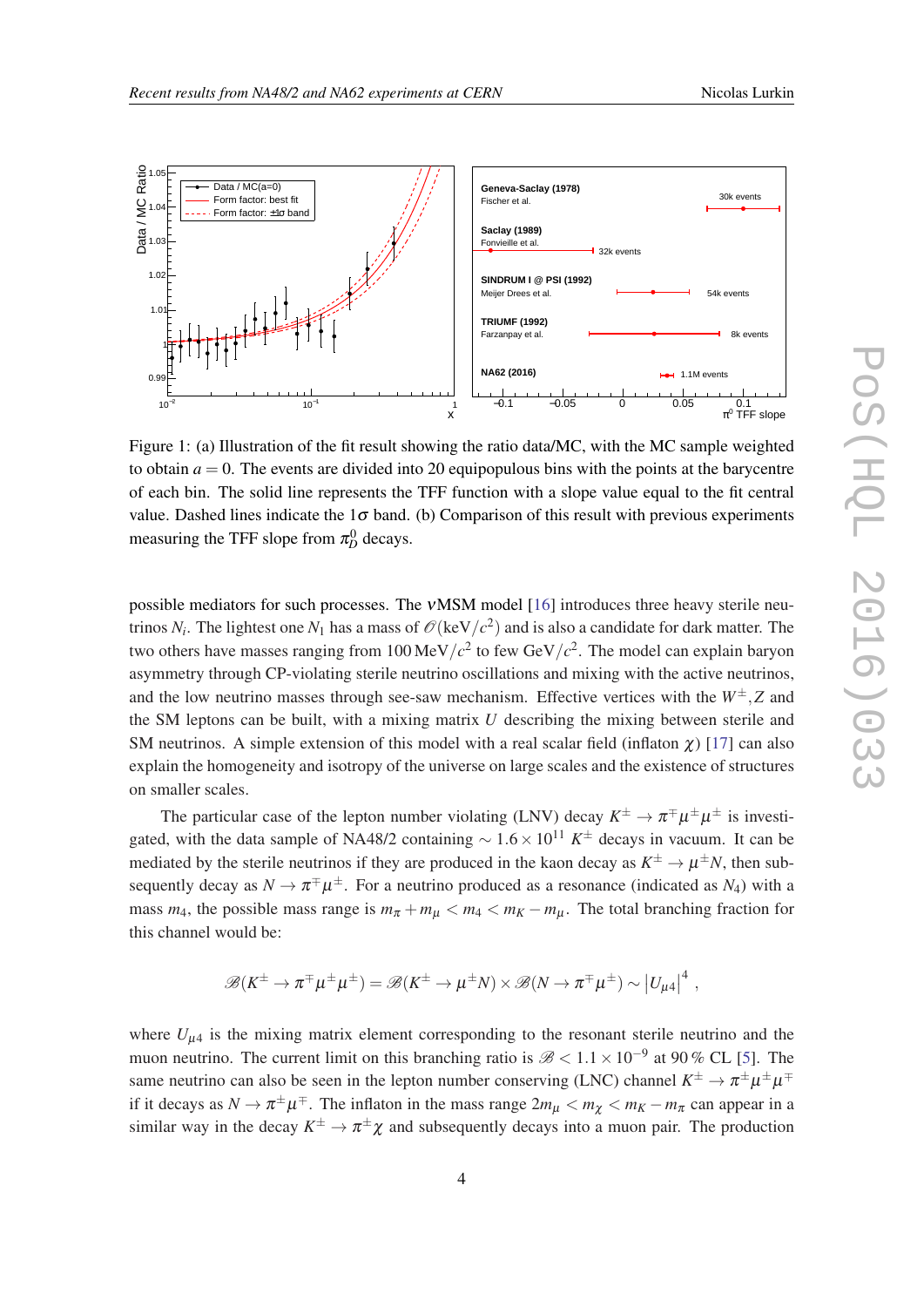branching fraction is given by [\[18](#page-10-0)]:

$$
\mathscr{B}(K^{\pm} \to \pi^{\pm} \chi) = 1.3 \times 10^{-3} \left( \frac{\sqrt{\left(m_K^2 - m_\pi^2 - m_\chi^2\right)^2 - 4m_\pi^2 m_\chi^2}}{m_K^2} \right) \theta^2 ,
$$

where  $\theta$  is the inflaton mixing with the Higgs boson.

### 3.1 Event selection

The selection is developed based on the MC simulation of  $K^{\pm} \to \pi^{\mp} \mu^{\pm} \mu^{\pm}$ ,  $K^{\pm} \to \pi^{\pm} \mu^{\pm} \mu^{\mp}$ and  $K^{\pm} \to \pi^{\pm} \pi^+ \pi^-$  ( $K_{3\pi}$ ) decays. This last channel is the main background when  $\pi^{\pm}$  are misidentified as  $\mu^{\pm}$ . Since the event topology is similar, the systematic effects due to trigger efficiencies cancel at first-order. The selection is based on a three-track vertex topology, where the vertex is reconstructed inside the decay volume. The total reconstructed momentum of the three tracks must be compatible with the nominal beam momentum and with no transverse momentum with respect to the nominal beam direction. Contrary to the selection described in section [2](#page-2-0), the  $\pi, \mu, e$ separation is done using the measured  $E/p$  ratio of the tracks, thus requiring the track impact points on the LKr plane to be in the acceptance. To obtain an additional separation factor, the  $\mu^{\pm}$  are required to have associated hits in the MUV1 and MUV2 while the  $\pi^{\pm}$  cannot be associated with any pair of hits from different MUV planes.

For the LNV channel, the muons are required to have the same sign, with an opposite sign pion. A blind analysis is performed and the tuning of the selection is done based on the control region defined as  $M_{\pi\mu\mu} < 480$ MeV $/c^2$ , where  $M_{\pi\mu\mu}$  is the reconstructed invariant mass of the pion and the two muons. The signal region is defined as  $|M_{\pi\mu\mu} - m_K| < 5 \,\text{MeV}/c^2$ .

Conversely, for the LNC channel the muons tracks are requested to have opposite sign. The signal region is defined as  $|M_{\pi\mu\mu} - m_K| < 8 \,\text{MeV}/c^2$ . A total of 3489 candidate events are selected with a background estimated at  $(0.36 \pm 0.10)\%$ .

### 3.2 Upper limit on the lepton number violating decay  $K^\pm\to\pi^\mp\mu^\pm\mu^\pm$

After the final selection, a single event is observed in the signal region while the expected number of background events is  $N_{exp} = 1.163 \pm 0.867_{stat} \pm 0.021_{ext} \pm 0.116_{syst}$ . The obtained upper limit at 90 % CL on the branching fraction is

$$
\mathscr{B}(K^{\pm} \to \pi^{\mp} \mu^{\pm} \mu^{\pm}) = \frac{N_{\rm est}}{N_K A_{\rm sig}} \mathscr{B}(K_{3\pi}) < 8.6 \times 10^{-11},
$$

where  $N_{est}$  is the upper limit on the number of signal events,  $N_K$  is the total number of reconstructed  $K^{\pm}$  decays in the fiducial decay region and  $A_{sig} = (20.62 \pm 0.01)$ % is the acceptance for the signal estimated from the MC simulation. The upper limit at 90 % CL on  $N_{est}$  is computed using the Rolke-Lopez statistical treatment [[19,](#page-10-0) [20\]](#page-10-0) from the number of observed events in the signal region, the number of background events expected from the MC simulation and the associated uncertainty. This limit represents an improvement by a factor of 10 with respect to the previous measurement [[5](#page-9-0)].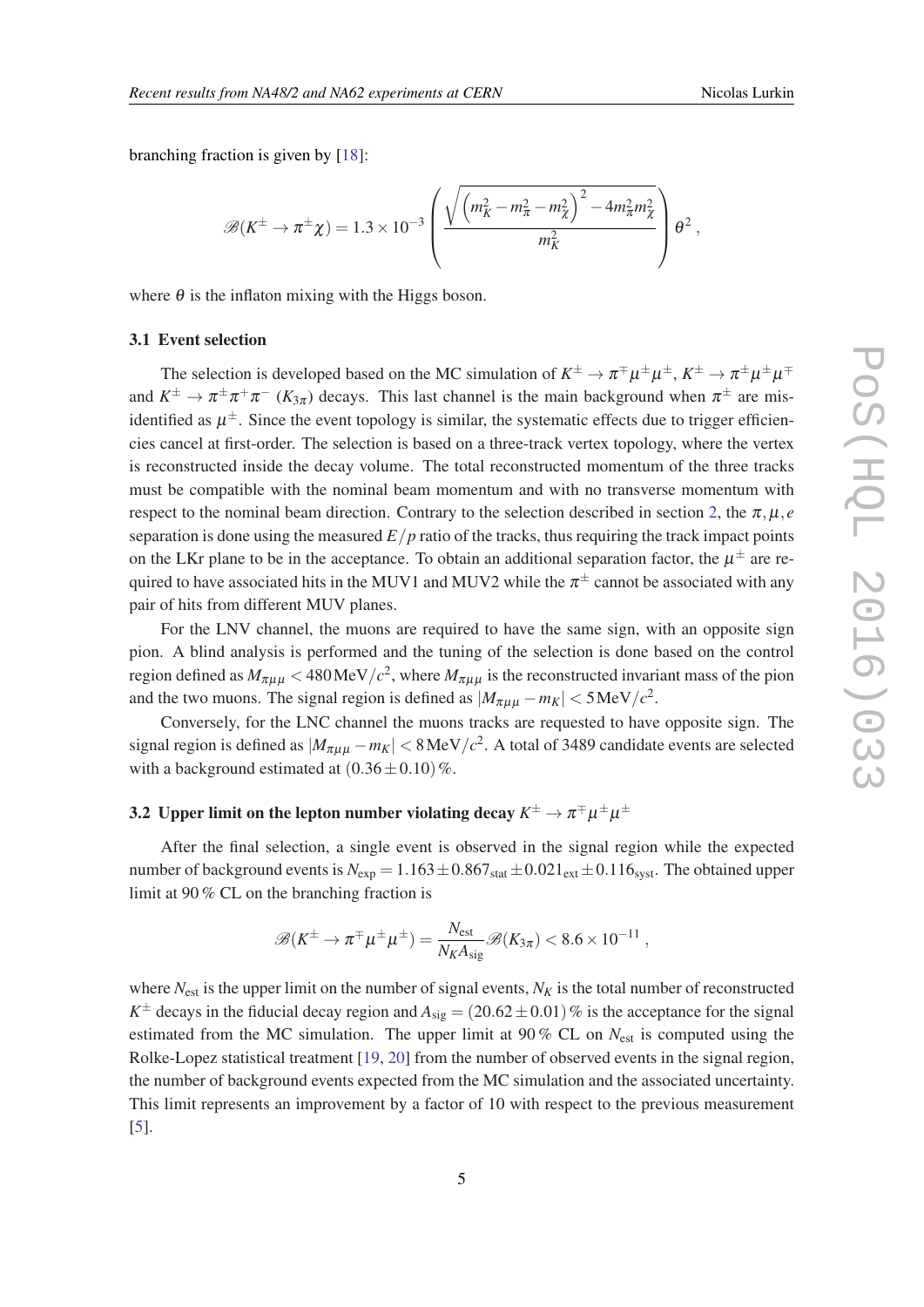# <span id="page-6-0"></span>3.3 Search for two-body resonances

A scan for a resonance of mass  $M_{res}$  in the reconstructed  $\pi^{\pm}\mu^{\mp}$  invariant mass  $M_{\pi\mu}$  of both LNV and LNC channels, and in the  $\mu^{\pm}\mu^{\mp}$  invariant mass  $M_{\mu\mu}$  of the LNC channel is done. The step and width of the search windows are determined by the mass resolution  $\sigma(M_{res})$  at the tested value. The mass step between two mass hypotheses is  $0.5\sigma(M_{res})$  and the window centered on  $M_{\text{res}}$  has a width of  $2\sigma(M_{\text{res}})$ . As the window is four times larger than the mass step, the result for neighbouring mass hypotheses is highly correlated. The upper limit at 90 % CL on the product of branching fractions is computed as

$$
UL(\mathscr{B}(K^{\pm} \to p_1 X)\mathscr{B}(X \to p_2 p_3)) = \frac{N_{\text{est}}}{N_K A_{\text{sig}}},
$$

where  $(p_1, p_2, p_3) \to (\mu^{\pm}\pi^{\mp}\mu^{\pm}, \mu^{\pm}\pi^{\pm}\mu^{\mp}, \pi^{\pm}\mu^+\mu^-)$  and  $N_{est}$  is the upper limit at 90 % CL on the number of signal events in the mass window. This is again estimated by the Rolke-Lopez method from the number of observed events and the number of expected background events in each mass window. As a result of the three-track vertex requirement, the acceptance depends also on the lifetime of the resonance  $\tau_{res}$  and drops to zero as the distance travelled from the initial vertex by the resonant particle increases.

A total of 284 mass hypotheses are tested on the LNV  $M_{\pi\mu}$  spectrum to search for  $K^{\pm} \rightarrow$  $\mu^{\pm}N_4; N_4\to \pi^{\mp}\mu^{\pm}$  decays. In this case two choices are possible to build  $M_{\pi\mu}$ , selecting one of the muons or the other. The possibility closest to  $M_{res}$  is chosen. No signal is observed and an upper limit of  $\mathcal{O}(10^{-10})$  is set on the product of the branching ratios for heavy Majorana neutrinos with  $\tau_{N_4}$  < 100 ps. The LNC  $M_{\pi\mu}$  spectrum is tested with 280 hypotheses and no  $K^{\pm} \to \mu^{\pm} N_4$ ;  $N_4 \to$  $\pi^{\pm}\mu^{\mp}$  signal is observed. The upper limit is  $\mathcal{O}(10^{-9})$  for sterile neutrinos with  $\tau_{N_4}$  < 100 ps. The last scan done on the  $M_{\mu\mu}$  spectrum of the LNC channel to search for  $K^{\pm}\to\pi^{\pm}\chi$ ;  $\chi\to\mu^{\pm}\mu^{\mp}$  is done with 267 hypotheses and no signal is observed. The upper limit is  $\mathcal{O}(10^{-9})$  for an inflaton with  $\tau_{\gamma}$  < 100 ps. The ULs as a function of the resonance mass are shown in Fig. [2](#page-7-0) for several lifetime values up to 100 ns.

### 4. Dark photon searches at the NA48/2 experiment

An extra  $U(1)$  symmetry is the simplest hidden sector model that can be introduced as an explanation of the excess of positrons observed in cosmic rays [\[22](#page-10-0), [21,](#page-10-0) [23](#page-10-0)], or the muon gyromagnetic ratio (*g*−2) anomaly [[24\]](#page-10-0). It gives rise to the dark photon *A* 0 , a new vector gauge boson that interacts with the visible sector through kinetic mixing with QED [\[25\]](#page-10-0) and couples to the quarks and leptons in the same way, with a coupling constant  $\varepsilon$ .

The same NA48/2 data sample is used to search for dark photons generated in  $\pi^0$  decays in association with a SM photon. The expected branching ratio depending on  $\varepsilon$  and the dark photon mass  $m_{A}$ <sup>*i*</sup> is [[26\]](#page-10-0):

$$
\mathcal{B}(\pi^0 \to \gamma A') = 2\varepsilon^2 \left(1 - \frac{m_{A'}^2}{m_{\pi^0}^2}\right)^3 \mathcal{B}(\pi^0 \to \gamma \gamma) \,. \tag{4.1}
$$

The sensitivity decreases as the dark photon mass approaches the  $\pi^0$  mass due to the kinematic suppression factor and limits the mass range for this analysis. In such case, the dark photon is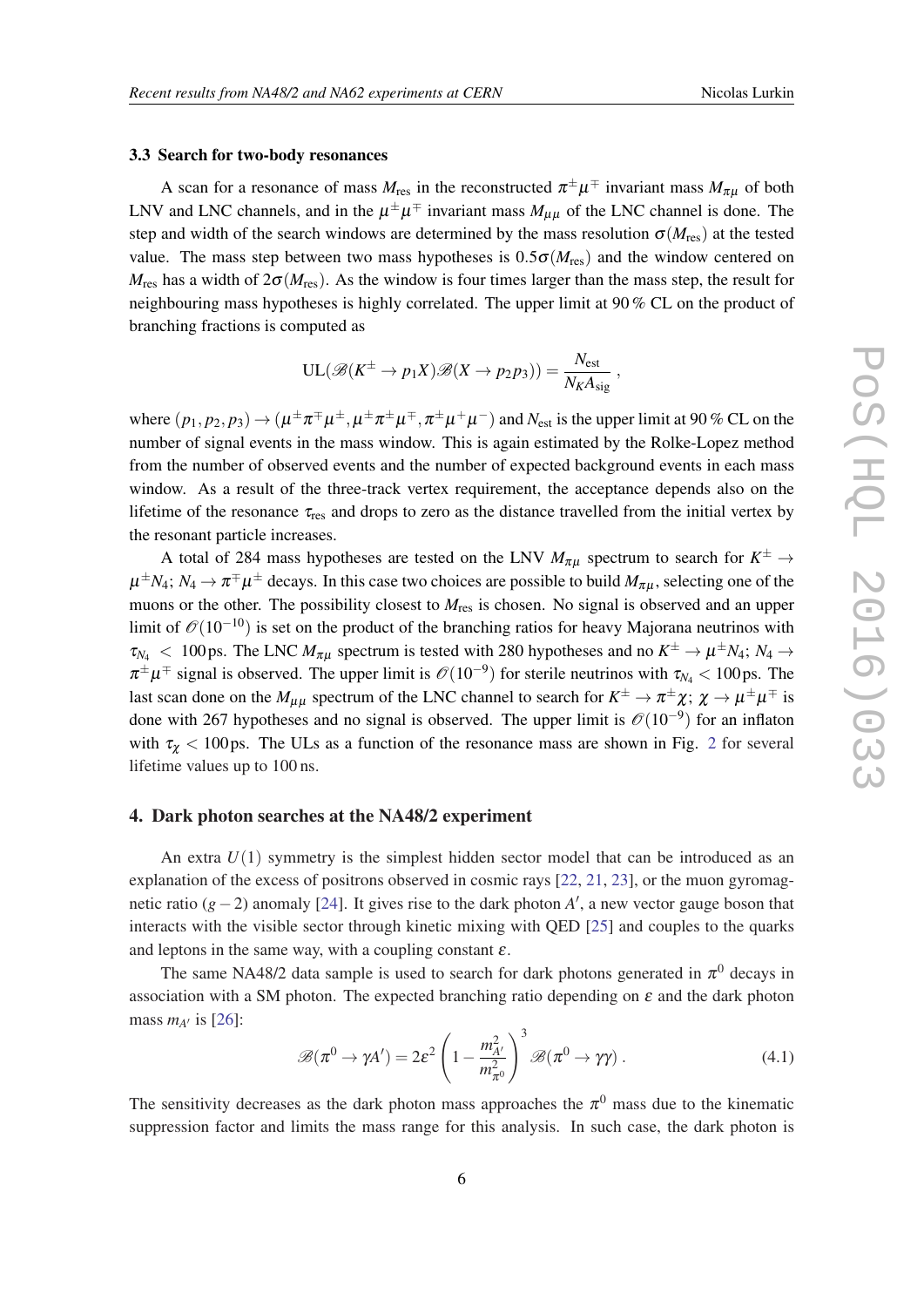<span id="page-7-0"></span>



Figure 2: Obtained upper limits at 90 % CL on the product of branching fractions as a function of the resonance mass for different lifetime of the resonant particle. (a)  $\mathscr{B}(K^{\pm}\to\mu^{\pm}N_4)\times \mathscr{B}(N_4\to\mu^{\pm}N_5)$  $\pi^{\mp}\mu^{\pm}$ ) (b)  $\mathscr{B}(K^{\pm}\to\mu^{\pm}N_{4})\times \mathscr{B}(N_{4}\to\pi^{\pm}\mu^{\mp})$  (c)  $\mathscr{B}(K^{\pm}\to\pi^{\pm}N_{4})\times \mathscr{B}(N_{4}\to\mu^{\pm}\mu^{\mp}).$ 

below threshold for all decays into charged SM fermions and the only accessible one is  $A' \rightarrow e^+e^-$ . The expected total decay width then reads [\[27](#page-10-0)]:

$$
\Gamma_{A'} \approx \Gamma(A' \to e^+e^-) = \frac{1}{3} \alpha \varepsilon^2 m_{A'} \sqrt{1 - \frac{4m_e^2}{m_{A'}^2}} \left(1 + \frac{2m_e^2}{m_{A'}^2}\right) .
$$

If  $\varepsilon^2 > 10^{-7}$  and  $m_{A'} > 10 \text{ MeV}/c^2$  the mean free path does not exceed 10 cm and can be neglected, and the dark photon is assumed to decay promptly. The searched decay chain is then  $K^{\pm} \to \pi^{\pm} \pi^0$ ,  $\pi^0 \to \gamma A'$ ,  $A' \to e^+ e^-$  and the final state is therefore similar to the Dalitz decay of the  $\pi^0$ , which represents an irreducible background. A second selection focused on the decay chain starting with the  $K^{\pm} \to \pi^0 \mu^{\pm} \nu$  ( $K_{\mu 3}$ ) decay is also built.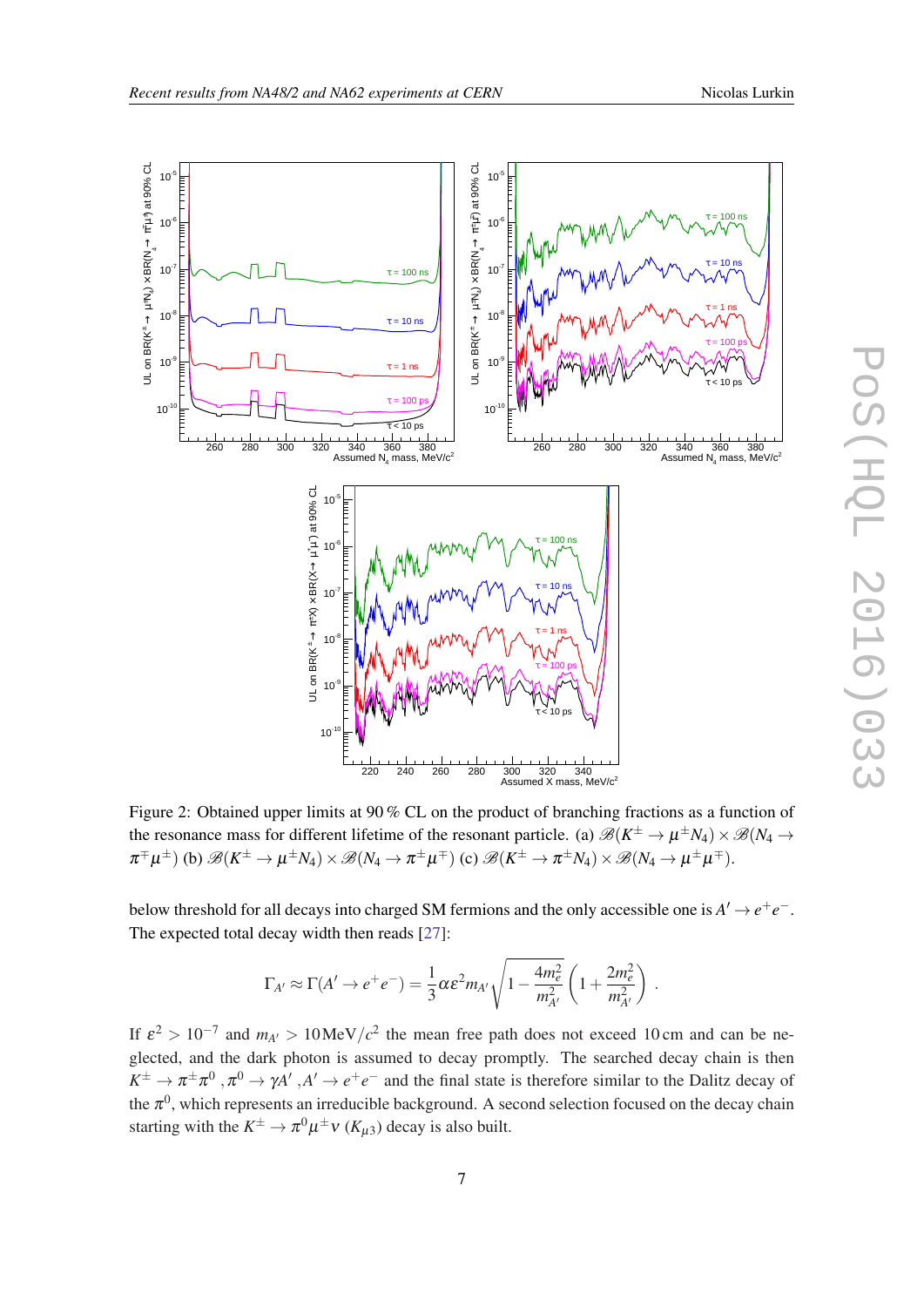### 4.1 Event selection

The logic of the events selection is similar to the  $\pi_D^0$  one presented in section [2](#page-2-0) with one notable difference: the  $E/p$  based particle separation method is used and therefore all tracks should be in the LKr acceptance and well separated on the LKr plane. The distance  $D_{ij}$  between the track impact points on the LKr are requested to be  $D_{ee} > 10$  cm for electron candidates and  $D_{e\pi/\mu} > 25$  cm for electron to pion/muon candidates. The reconstructed masses should also satisfy  $|M_{ee\gamma} - m_{\pi^0}|$  <  $8 \text{ MeV}/c^2$  and  $|M_{\pi^{\pm}\pi^0} - m_K| < 20 \text{ MeV}/c^2$ . For the  $K_{\mu 3}$  the requirement on the total invariant mass is replaced by  $|M_{\text{miss}}^2| < 0.01 (\text{GeV}/c^2)^2$ , where  $M_{\text{miss}}^2 = (P_K - P_\mu - P_{\pi^0})^2$  is the squared missing mass,  $P_{\mu}$  and  $P_{\pi^0}$  are the reconstructed momenta of the  $\mu^{\pm}$  and  $\pi^0$ , and  $P_K$  is the nominal beam momentum.

The total selected sample amounts to  $1.67 \times 10^7$  fully reconstructed  $\pi_D^0$  candidates. The overall acceptances are 3.82 % for  $K_{2\pi}$  and 4.20 % for  $K_{\mu}$ 3.

### 4.2 Search for dark photon resonance

The same mass scan framework using the Rolke-Lopez method as in section [3](#page-3-0) is used to search for narrow peaks in the reconstructed  $e^+e^-$  invariant mass spectrum  $M_{ee}$ . The steps and width of the search windows are determined by the resolution  $\sigma(M_{ee})$ , which has been estimated from a  $K_{2\pi D}$  MC sample and is approximately given by  $\sigma(M_{ee}) \approx 0.011 \times M_{ee}$ . The mass step for the scan is set to  $0.5\sigma(M_{ee})$  rounded to the nearest multiple of  $0.02 \text{ MeV}/c^2$ . The window is centered on the searched dark photon mass with a width equal to  $3\sigma(M_{ee})$ . A total of 404  $m_{A}$  hypotheses are tested in the range  $9 \text{MeV}/c^2 \le m_{A'} \le 120 \text{MeV}/c^2$ .

The 90 % CL limits are obtained from the relation

$$
\mathscr{B}(\pi^0 \to \gamma A') = \frac{N_{A'}}{N_K} \left[ \mathscr{B}(K_{2\pi}) A(K_{2\pi}) + \mathscr{B}(K_{\mu 3}) A(K_{\mu 3}) \right]^{-1} ,
$$

where  $N_{A}$ <sup> $\prime$ </sup> is the number of dark photon candidates,  $N_K$  is the total number of kaon decays in the fiducial region, and  $\mathcal{B}(K_{2\pi}), A(K_{2\pi}), \mathcal{B}(K_{\mu 3})$  and  $A(K_{\mu 3})$  are the branching fraction and acceptances of the  $K_{2\pi}$  and  $K_{\mu 3}$  decays respectively. The largest uncertainty (3%) comes from the  $\pi_D^0$ branching fraction entering in the computation of  $N_K$  and is neglected. The 90 % CL upper limits on the  $\varepsilon^2$  mixing parameter are calculated from eq. [4.1.](#page-6-0)

No dark photon signal is observed in the scanned range. It constitutes an improvement on the existing limits in the range  $m_{A'} \in (9-70) \text{ MeV}/c^2$ . The sensitivity is limited by the irreducible  $\pi_D^0$ background and the upper limits are 2–3 orders of magnitude above the single event sensitivity. The resulting exclusion limits associated to constraints from other experiments, as shown in Fig. [3](#page-9-0), completely rules out the dark photon as an explanation for the muon  $(g - 2)$  problem within the theoretical assumptions made in the analysis.

### **Conclusions**

The preliminary measurement of the electromagnetic transition form factor slope of the  $\pi^0$ using  $1.05 \times 10^6$   $\pi^0 \to e^+e^- \gamma$  decay collected at the NA62 experiment in 2007–08 is reported. The obtained result  $a = (3.70 \pm 0.53_{stat} \pm 0.36_{syst}) \times 10^{-2}$  is a significant measurement of more than 5 $\sigma$ of a positive slope in the time-like transfer momentum region.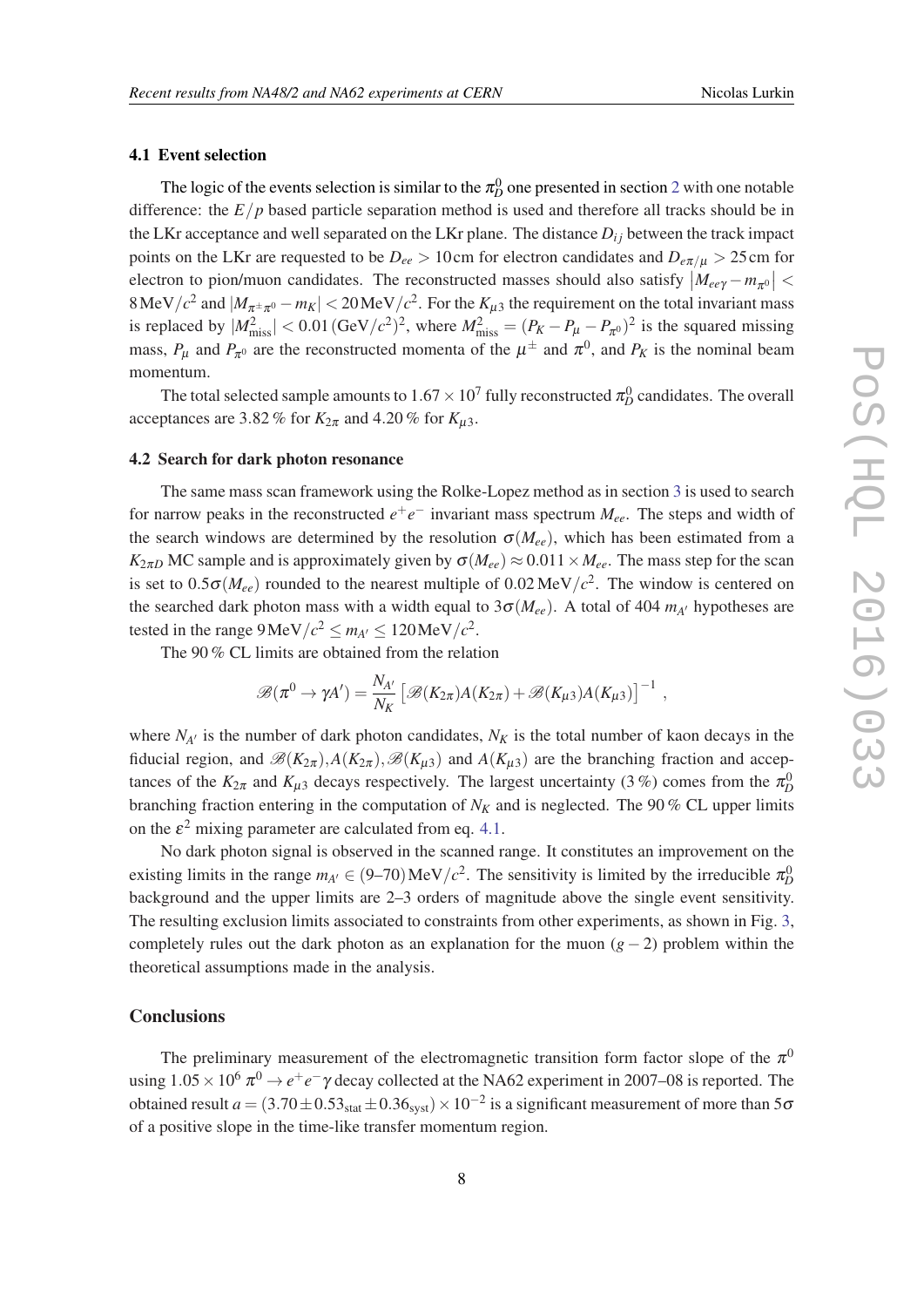<span id="page-9-0"></span>

Figure 3: Upper limits at 90 % CL on the mixing parameter  $\varepsilon^2$  for each dark photon mass hypothesis compared with exclusion limits set by previous experiments.

Searches for the LNV  $K^{\pm} \to \pi^{\mp} \mu^{\pm} \mu^{\pm}$  decay and resonances in  $K^{\pm} \to \pi \mu \mu$  decays using the 2003–04 data sample collected at NA48/2 are also presented. No signals are observed. An upper limit on the branching ratio of the LNV channel is set at  $8.6 \times 10^{-11}$ , improving the previous best limit by an order of magnitude. Upper limits are set on the products of branching ratios  $\mathscr{B}(K^{\pm} \to$  $\mu^{\pm}N_4)\mathscr{B}(N_4\to \pi^{\mp}\mu^{\pm}),\ \mathscr{B}(K^{\pm}\to \mu^{\pm}N_4)\mathscr{B}(N_4\to \pi^{\pm}\mu^{\mp})\,\,\text{and}\,\,\mathscr{B}(K^{\pm}\to \pi^{\pm}\chi)\mathscr{B}(\chi\to \mu^+\mu^-)$ as functions of the resonance mass and lifetime. These limits are in the range  $10^{-9}$ – $10^{-10}$  for resonance lifetimes below 100 ps.

Using the same data sample, upper limits are set on the mixing parameter  $\varepsilon^2$  of a dark photon *A'*. The dark photon is assumed to be produced in the decay  $\pi^0 \to \gamma A'$  and decays only into an  $e^+e^-$  pair. The limits are of the order of 10<sup>-6</sup> in the mass range  $m_{A'} \in (9-70) \text{ MeV}/c^2$ , excluding this dark photon as an explanation for the muon  $(g-2)$  anomaly.

### References

- [1] R. Batley *et al.*, Eur. Phys. J. C 52 (2007) 875.
- [2] C. Lazzeroni *et al.*, Phys. Lett. B 719 (2013) 326.
- [3] V. Fanti *et al.*, Nucl. Instrum. Meth. A 574 (2007) 433.
- [4] R. H. Dalitz, Proc. Phys. Soc. A 64 (1951) 667.
- [5] Particle Data Group, K. A. Olive *et al.*, Chinese Physics C 38 (2014) 090001.
- [6] M. Gell-Mann and F. Zachariasen, Phys. Rev. 124 (1961) 953.
- [7] P. Lichard, Phys. Rev. D 83 (2011) 037503.
- [8] K. Kampf *et al.*, Eur. Phys. J. C 46 (2006) 191.
- [9] T. Husek and S. Leupold, Eur. Phys. J. C 75 (2015) 586.